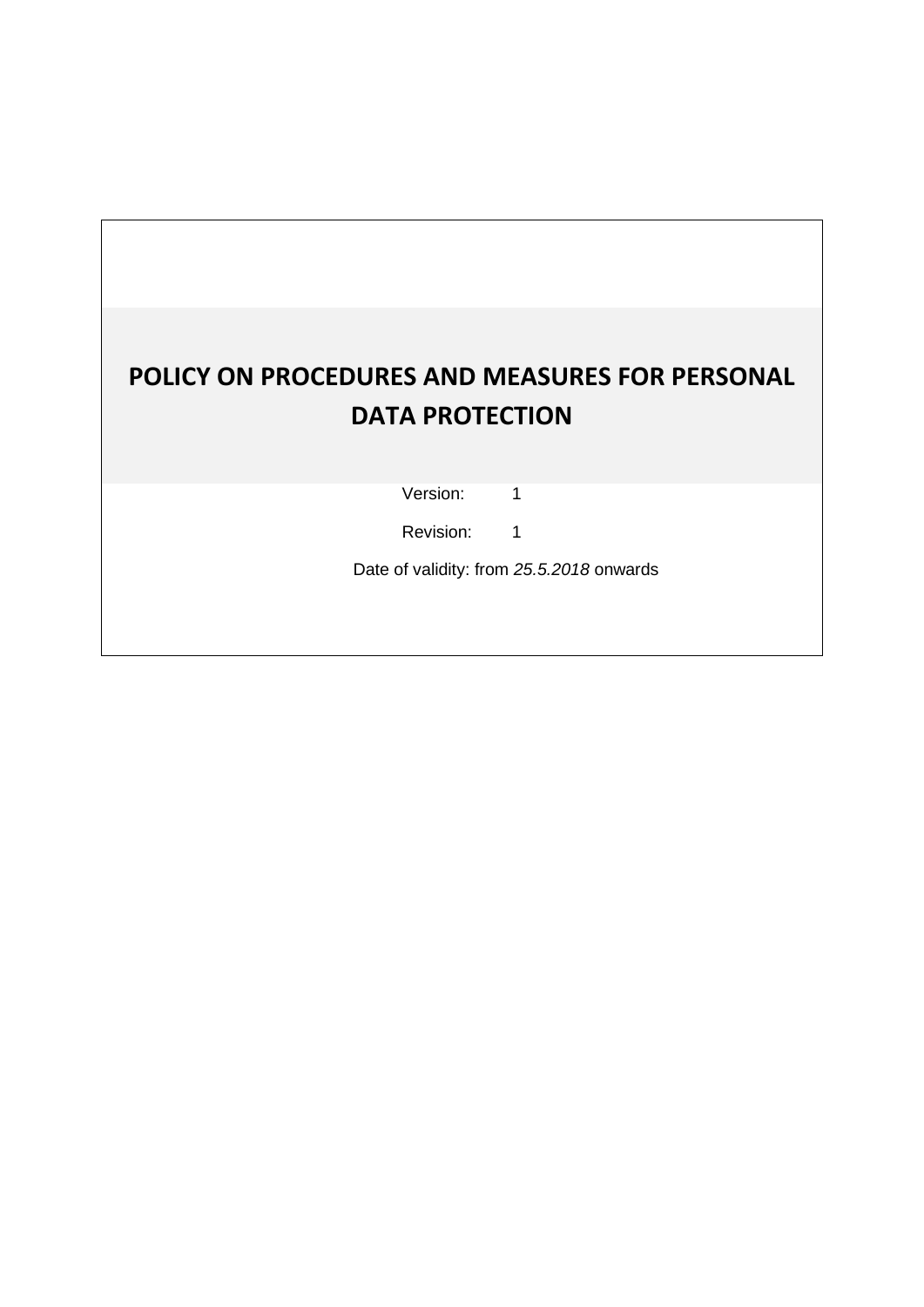DONAU LAB svetovanje in servis, d.o.o., Tbilisijska ulica 85, 1000 Ljubljana, registered: 5590787000, (hereinafter referred to as: "Controller") on the basis of Articles 24 and 25 of the Slovenian Personal Data Protection Act (Official Journal of the Republic of Slovenia, No. 94/07, as amended, hereinafter referred to as: "ZVOP-1") and Articles 24, 25 and 32 of Regulation (EU) 2016/679 of the European Parliament and of the Council of 27 April 2016 on the protection of natural persons with regard to the processing of personal data and on the free movement of such data, and repealing Directive 95/46/EC (hereinafter referred to as: "General Data Protection Regulation")

adopts the following

# **Policy on procedures and measures for personal data protection**

## **I. General provisions**

## Article 1

This Policy on Procedures and Measures for Personal Data Protection (hereinafter referred to as: "Policy") lays down the technical, organisational and HR procedures and measures for the protection of personal data of the Controller, in order to comply with the legal requirements for the protection of personal data and to protect the rights of data subjects.

These measures are a set of binding rules, recommendations and principles based on practice, internal procedures, organisational structures and IT security.

## Article 2

The purpose of this Policy is to ensure confidentiality, integrity, availability and accuracy of personal data, in the interests of data subjects, at every stage of personal data processing. All employees must be familiar with the risks associated with technical and information systems and communication technology and thus process personal data with due diligence.

The measures laid out in this Policy are drawn up by taking into account the latest technological developments and costs, implementation and the nature, scope, circumstances and purposes of processing, as well as the risks to the rights and freedoms of individuals, and ensure adequate data security in relation to the potential risks posed by processing, in particular in the event of accidental or unlawful destruction, loss, alteration, unauthorised disclosure of or access to personal data transmitted, stored or otherwise processed.

## Article 3

The Controller shall comply with the established information security rules.

The Policy is based on the assumption that there is no such thing as absolute security and that information security is an ever-changing landscape that requires the Controller to continuously improve and adapt security to changing conditions. The measures are a compromise between technical and implementation capabilities, with the latter conditional upon HR and economic considerations on part of the Controller.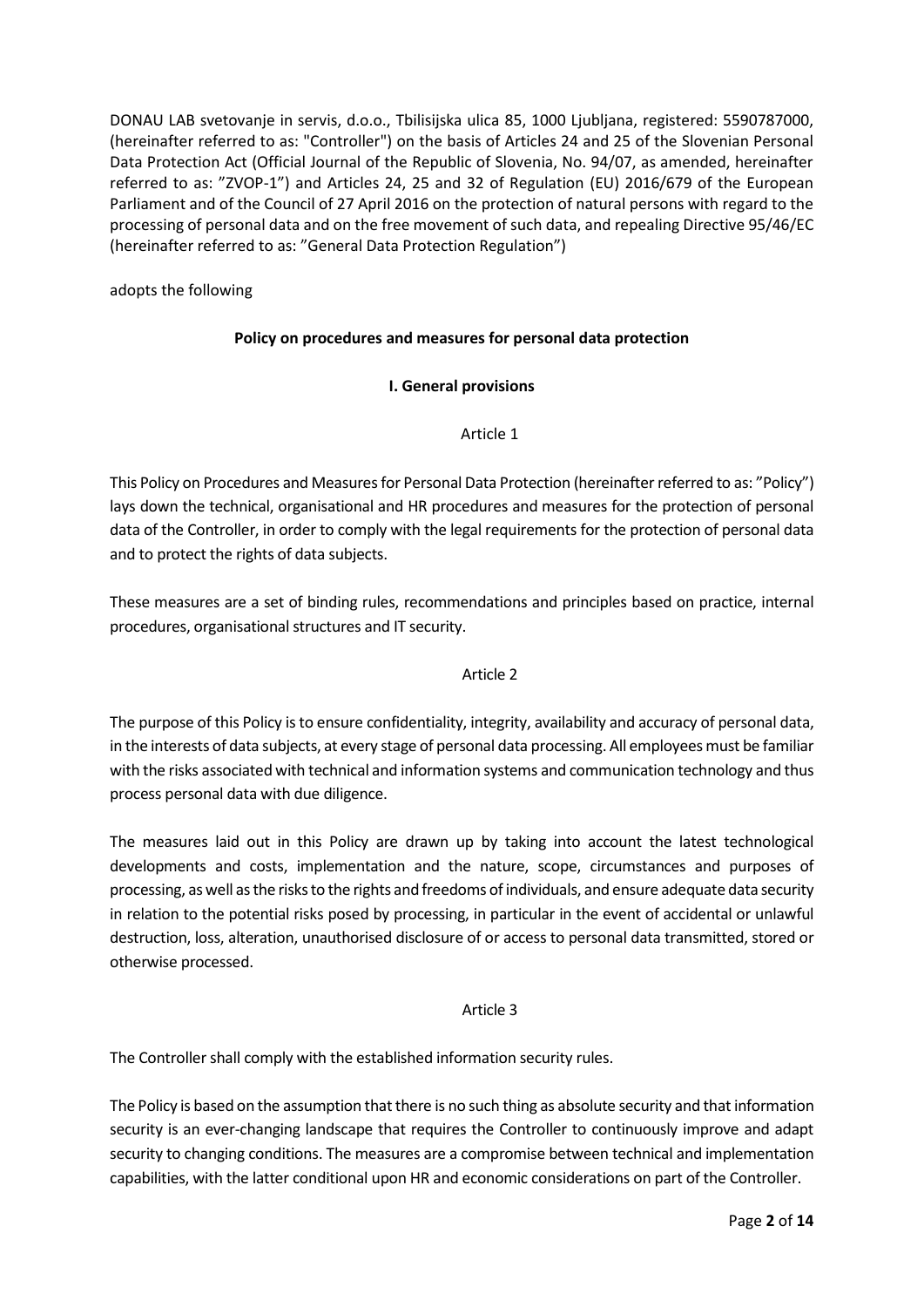#### Article 4

When processing personal data, the Controller shall comply with the general principles related to personal data processing.

The Controller processes only personal data for which it has the appropriate legal basis in accordance with the provisions of the ZVOP-1 and the General Data Protection Regulation.

Personal data may only be collected for specified and legitimate purposes and may not be further processed in a manner that would render the processing incompatible with those purposes, unless permitted so by the relevant legislation.

When processing personal data, the Controller shall ensure that the personal data are:

- processed lawfully, fairly and in a transparent manner in relation to the data subject,
- collected for specified, explicit and legitimate purposes and not further processed in a manner that is incompatible with those purposes,
- adequate, relevant and limited to what is necessary in relation to the purposes for which they are processed,
- accurate and, where necessary, kept up to date,
- kept in a form which permits identification of data subjects for no longer than is necessary for the purposes for which the personal data are processed, unless otherwise provided by law,
- processed in a manner that ensures appropriate integrity and security of the personal data,
- subject to implementation of appropriate technical or organisational measures to safeguard them against unauthorised or unlawful processing and against accidental loss, destruction or damage.

## Article 5

This Policy applies to all employees with the Operator, regardless of whether they are in an employment relationship with the Operator (hereinafter referred to as: "employees"). The Policy is particularly aimed at the employees directly or indirectly involved in the processing of personal data and in ensuring the security of IT technology.

## Article 6

The terms used in this Policy shall have the meanings as defined in the applicable ZVOP-1 and the General Data Protection Regulation.

## **II. List of records of personal data processing activities**

## Article 7

For the purpose of identifying and keeping a record of all types of personal data processed by the Controller, the Controller shall keep a List of records of personal data processing activities (hereinafter referred to as: "List of records"), which shall contain a record of all the personal data filing systems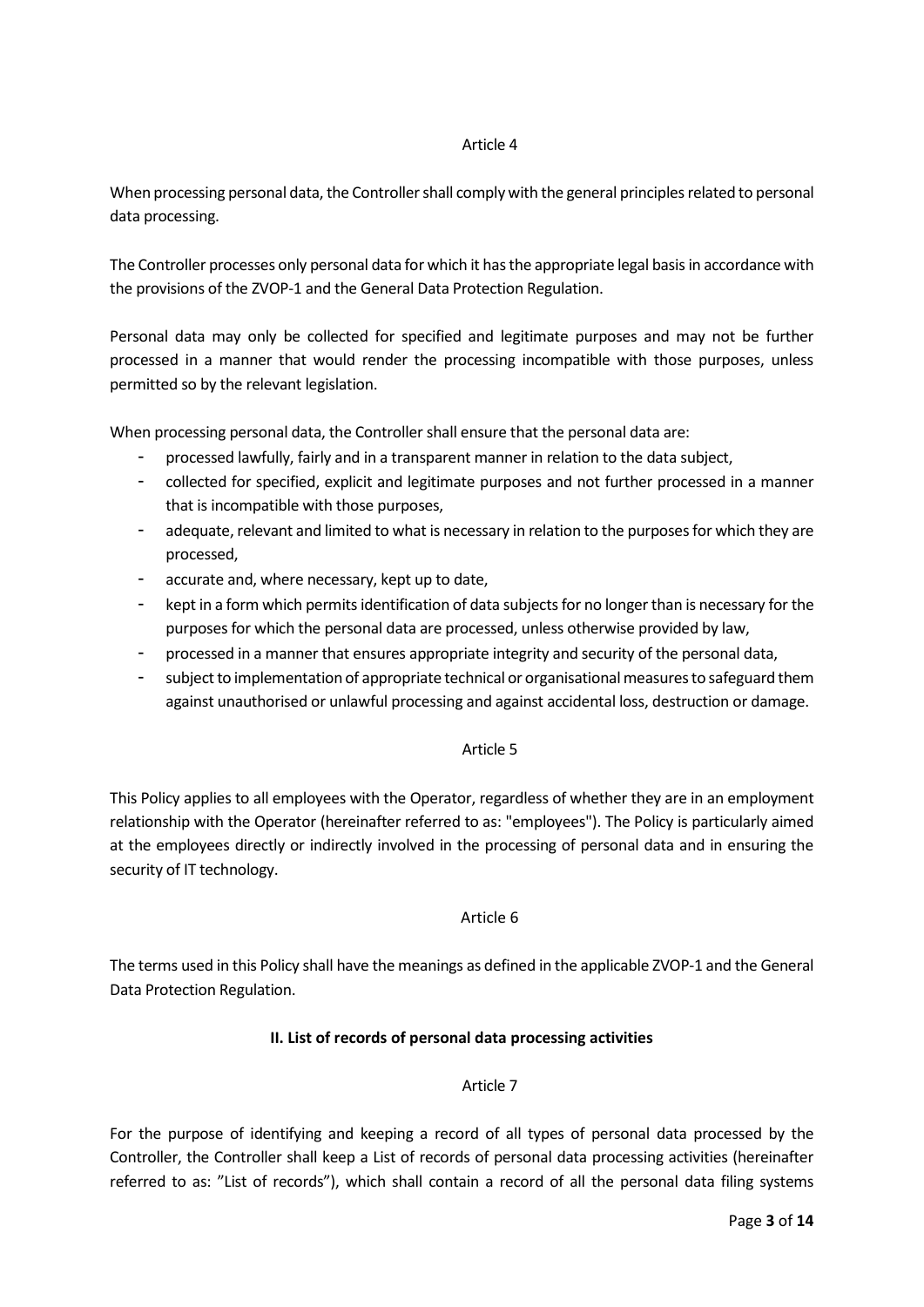processed, aimed at providing a complete overview of the flow of personal data. Thelist of records shall constitute the basis for adoption of technical, organisational and HR measures for the protection of personal data as laid out in this Policy.

The list of records shall be kept in manner so that the following is clearly stated for each record of personal data processing activities:

- what types of personal data are processed,
- categories of data subjects to which the personal data relate,
- purpose of personal data processing,
- legal basis for personal data processing,
- expected period of data retention or deletion and
- any persons or users to whom the personal data may be disclosed,
- whether the data are exported to a third country and/or an international organisation,
- technical, organisational and HR measures in place to ensure the protection of personal data.

The Controller shall ensure that the list of records is accurate and up to date. The Controller shall give the supervisory authority access to the list of records upon request.

Employees who process personal data in the course of working and carrying out tasks for the Controller must be familiar with the list of records; access to the list for consultation must also be provided to anyone who requests it and has a legitimate interest in consulting the list (e.g. data subject, supervisory authority, police on the basis of a legal authorisation).

## Article 8

Taking into account the nature, scope, context and purpose of processing applicable to the Controller and evidenced by the list of records, the Controller concludes that data processing does not pose a significant risk to the rights and freedoms of natural persons and therefore no prior impact assessment in relation to data processing is necessary. If necessary, the impact assessment will be carried out as an Annex to this Policy.

The Controller shall undertake to review the risks and assess whether an impact assessment is necessary in relation to the processing whenever the risk posed by the processing operations changes, when processing new personal data, before applying new technologies, or when the nature, scope, circumstances and purposes of the processing of personal data change.

## **III. HR measures**

## Article 9

Conflicting tasks and responsibilities regarding personal data processing are assigned to different persons or departments in order to identify unauthorised or unintentional changes to data as soon as possible. The roles and tasks are defined in accordance with the internal organisation of the Controller, with the CEO of the Controller as primarily responsible for determining the purposes for which personal data are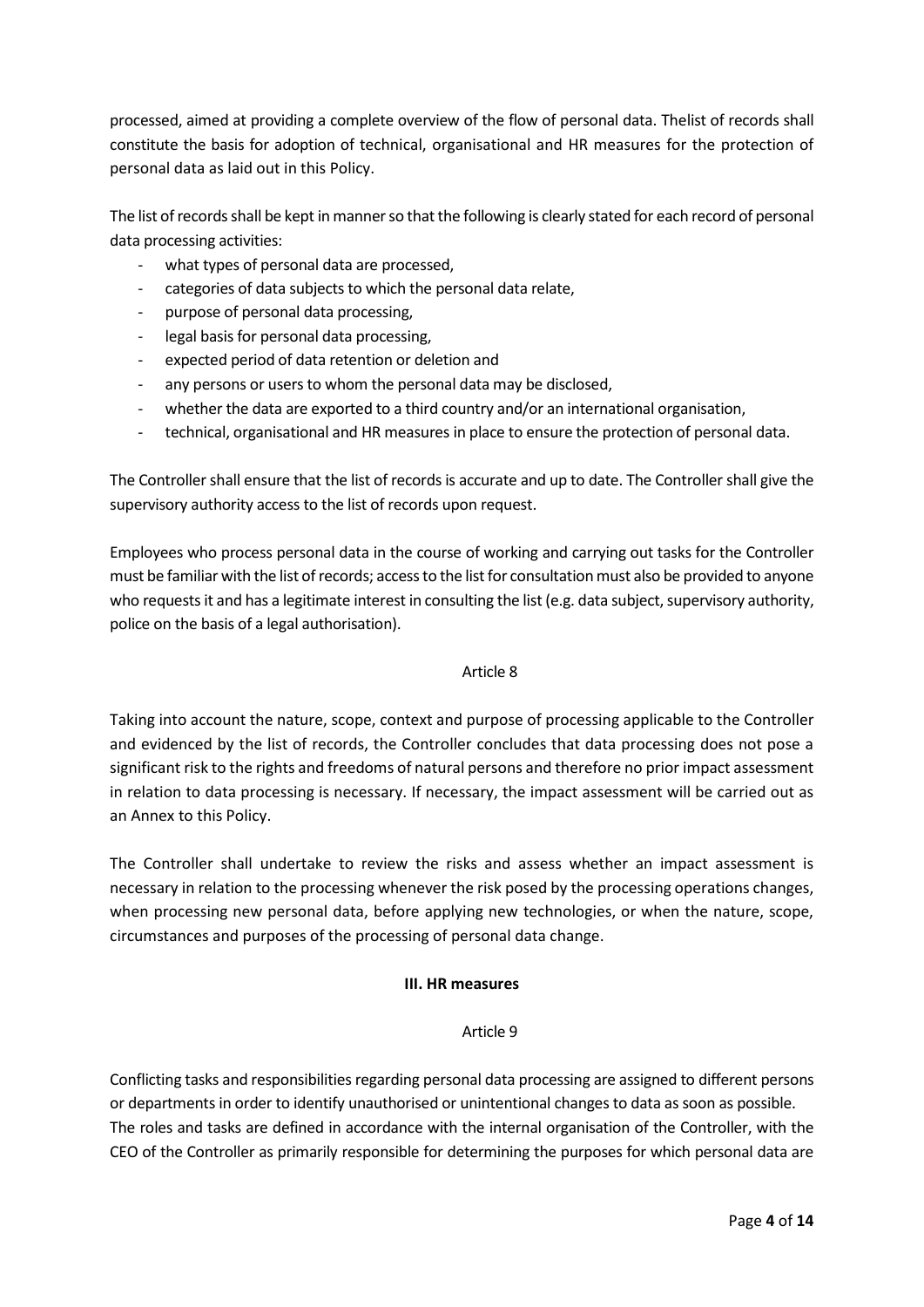processed and authorized to determine the information technology means or operational processes, and ensure data security and the provision of technical, HR and organisational measures.

Access to personal data is defined in the list of records.

The CEO of Controller shall have final authority and responsibility for the proper implementation of this Policy.

## Article 10

In relation to the Data Protection Officer, the Controller shall comply with Article 37 of the General Data Protection Regulation.

If the Controller appoints a Data Protection Officer, this shall be carried out by means of a Decision appointing the Data Protection Officer.

## Article 11

All persons processing personal data within the Controller shall be obliged to process such data only with the Controller's authorisation and in line with the Controller's instructions, to implement the procedures and measures for personal data protection laid out in this Policy and to protect personal data they have been made aware of or that have been disclosed to them in the course of their work.

The data protection obligation does not cease upon termination of the employment relationship.

All persons processing personal data in the course of their work must be familiar with the legislation on personal data protection and the content of this Policy. To this end, the Controller shall ensure that such employees sign a special Personal Data Protection Declaration, indicating that they are familiar with the provisions of this Regulation and of the legislation on personal data protection.

In accordance with the principle of accountability, the Controller shall provide appropriate training on the protection of personal data to employees who handle personal data, if necessary.

Employees shall be subject to disciplinary action, damages and penalties for breach of provisions of this Article. A breach of the provisions of this Policy shall be considered a serious breach of the rights and obligations arising from the employment relationship, which shall constitute grounds for ordinary termination due to misconduct or, in case of serious breaches, for extraordinary termination.

# **IV. Physical security**

# Article 12

Personal data and IT systems must be adequately protected against theft, damage and adverse impacts from the environment.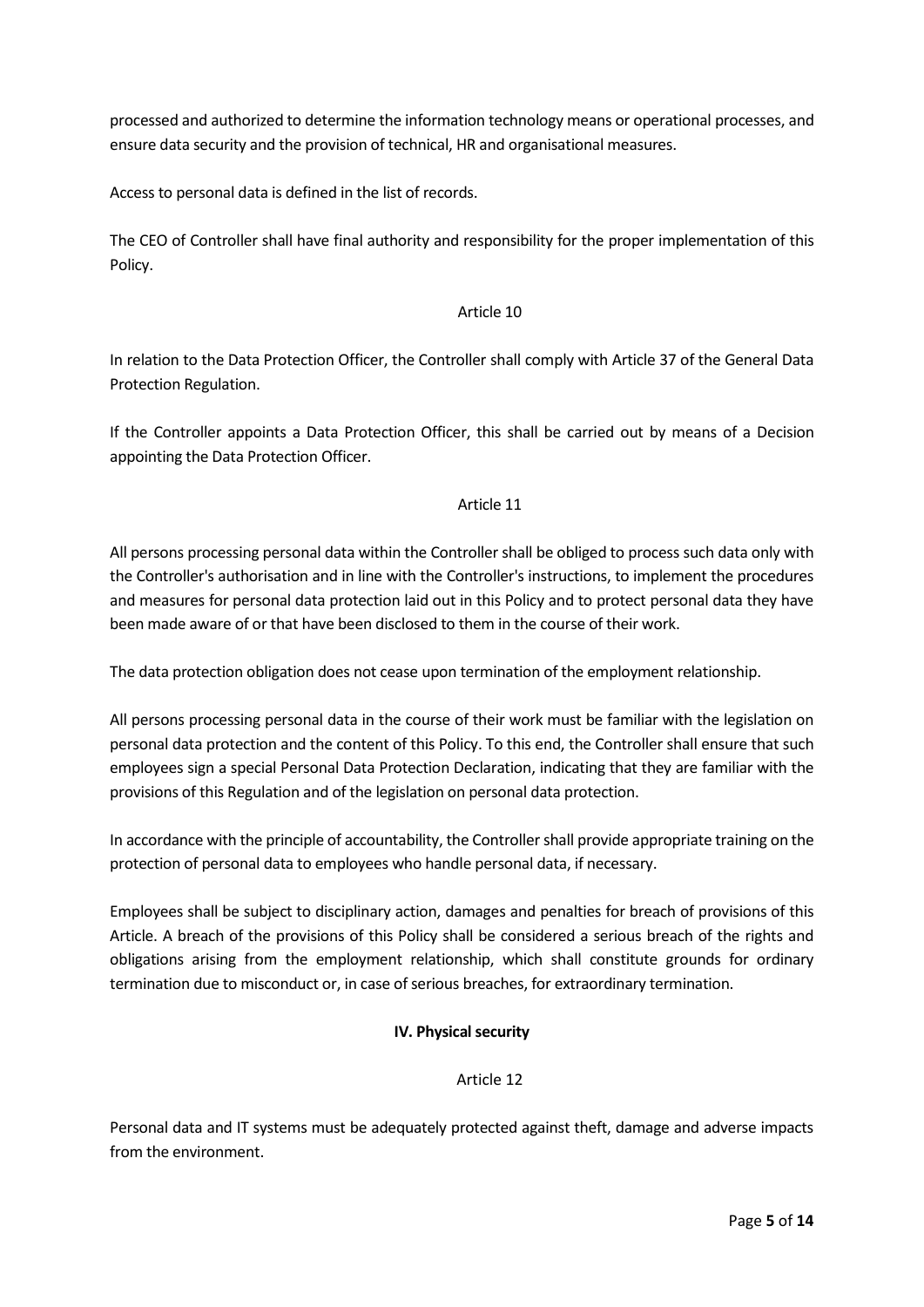The premises where personal data, copies thereof and IT systems are located must be protected against fire (fire extinguishers, fire detector), water leaks, flooding and electromagnetic interference, within the prescribed climatic conditions.

All IT systems that are critical to the Controller must be located in a secure environment. All premises containing personal data carriers, hardware and software must be physically secured (e.g. locked, placed in a drawer or cabinet protected with a lock or password etc.) to prevent unauthorised persons from accessing the data.

Such secure premises or the building where personal data is stored as a whole shall be secured by mechanical or technical means.

## Article 13

Personal data must not be stored outside secure premises.

Secure premises must not be left unattended and are to be locked if the persons overseeing them are absent. Outside working hours, secure premises are to be locked and keys must be kept in accordance with the house rules. Keys are not to be left in door locks.

## Article 14

Outside working hours, cabinets and desks with personal data carriers must be locked, while computers and other hardware must be switched off and locked physically or by means of a programme.

When absent from their work space, employees observe the "clean desk policy" and the "clean screen policy". Personal data carriers are not to be left on desks in the presence of persons who do not have the right to consult them, and computer screens must be locked physically or by means of a programme.

Personal data carriers located outside secure premises (i.e. in corridors, common areas) must be locked at all times.

## Article 15

In customer-facing premises, data carriers and computer screens must be placed in such a manner that they cannot be viewed by customers.

Persons carrying out maintenance of premises, hardware and software, as well as visitors and business partners, are only allowed in the secured premises if the responsible employee of the Controller is informed thereof.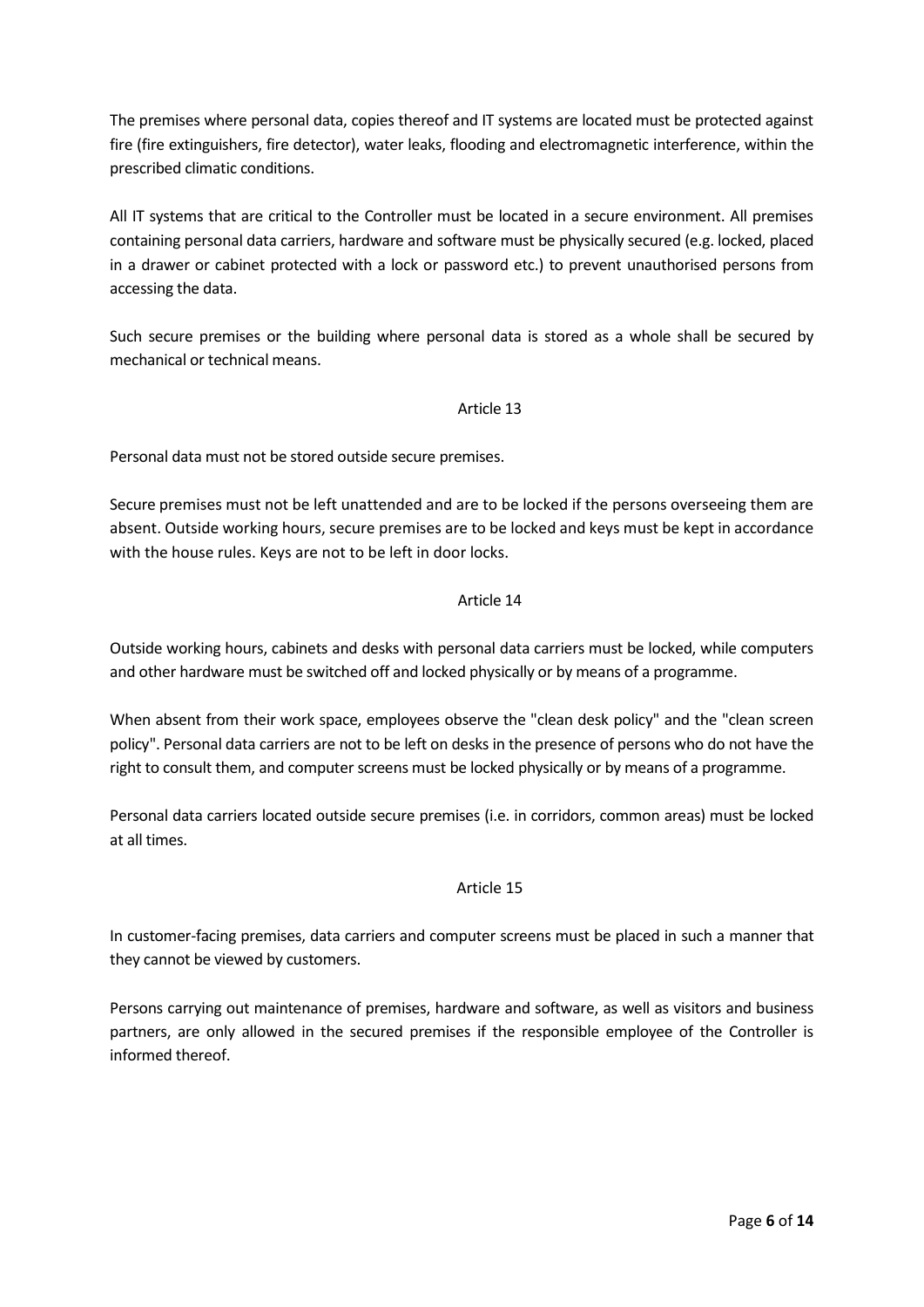# **V. Protecting data integrity and confidentiality at the time of reception and transmission**

## Article 16

The employee responsible for receiving and registering mail:

- 1) must hand the postal item containing personal data over directly to the individual or the department to which the item is addressed,
- 2) shall open and inspect all postal items and items arriving to the Controller by other means, except for items referred to in items 3 and 4 of this Article,
- 3) shall not open postal items addressed to another authority or organisation and delivered in error, as well as items marked as personal data,
- 4) shall not open postal items addressed to an employee when the envelope features an indicates that it is to be delivered personally to the addressee; the same applies to items on which the employee's personal name is indicated first, without stating the employee's official position, followed by the address of the Controller.

## Article 17

Personal data is to be sent by registered mail or in person by courier.

The envelope in which the personal data are transmitted must be made in such a way that the contents of the envelope cannot be read in daylight or when the envelopes are illuminated by a regular light. The envelope must also ensure that the envelope cannot be opened and its contents read without a visible sign of the envelope having been opened.

## Article 18

Personal data may be transmitted by IT, telecommunication and other means only if appropriate procedures and measures are in place to prevent unauthorised persons from obtaining or destroying data or interfering with their integrity, and from gaining unauthorised access to the contents of the data.

If messages containing personal data are transmitted by electronic means, the controller shall ensure that there are technical procedures in place to prevent the transmitted information from being intercepted, copied, modified, altered, diverted or destroyed.

## Article 19

The processing of special categories of personal data must be specifically marked and secured.

Special categories of personal data shall be sent to the addressees in sealed envelopes against signature in a delivery book or by means of a return receipt.

The data referred to in the preceding paragraph may be transmitted over telecommunications networks only if they are specifically secured by cryptographic methods and electronic signatures in such a manner as to guarantee that the data cannot be read during transmission.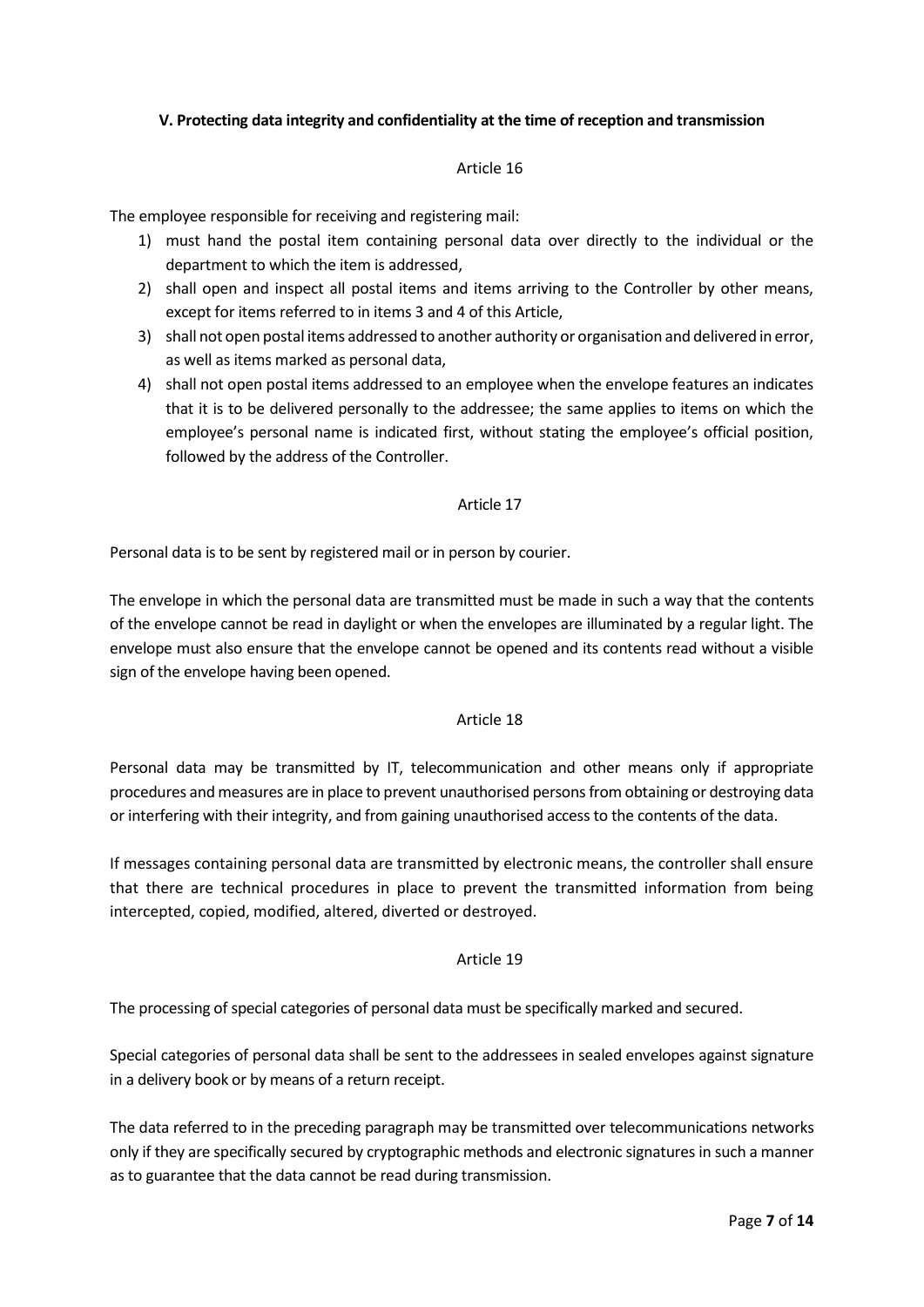# **VI. Ensuring confidentiality, integrity and resilience of data processing systems and services**

## Article 20

Access to highly sensitive information shall be regulated by the Controller by various technical means and by establishing security zones and restricting access.

Users and IT services and systems are to be separated in networks. Similarly, development, testing and operating environments shall also be separated.

Access controls shall be put in place to ensure that only authorised persons can access IT system functions, programmes and data.

## Article 21

Access to the software is governed by an access rights policy. Access is restricted to pre-designated employees and external service providers.

Access to IT systems is limited to the rights necessary to perform specific tasks (e.g. right to read or edit, administrator access). When granting access rights, the Controller shall follow the "*need-to-know*" principle, which means that users should not receive more rights than necessary to perform their tasks or access the data.

Each user is assigned a unique (personal) user name (user ID). This also applies to privileged access rights (e.g. for administrators).

To prevent attacks and security risks, all critical access attempts, and in particular failed access attempts, are logged.

External maintenance access is only activated for the duration of the maintenance following an official and documented request. Once the maintenance work has been completed, the maintenance accesses granted are deactivated or disabled.

If an employee changes posts, access rights are reviewed and adjusted as necessary. In general, access rights are to be regularly checked and updated.

If an employee ceases to work for the Controller, all access authorisations granted shall be withdrawn no later than at the end of the last working day. The same applies to all external service providers.

## Article 22

Hardware and system software, including input/output units, must be protected in a way that safeguards data integrity and confidentiality.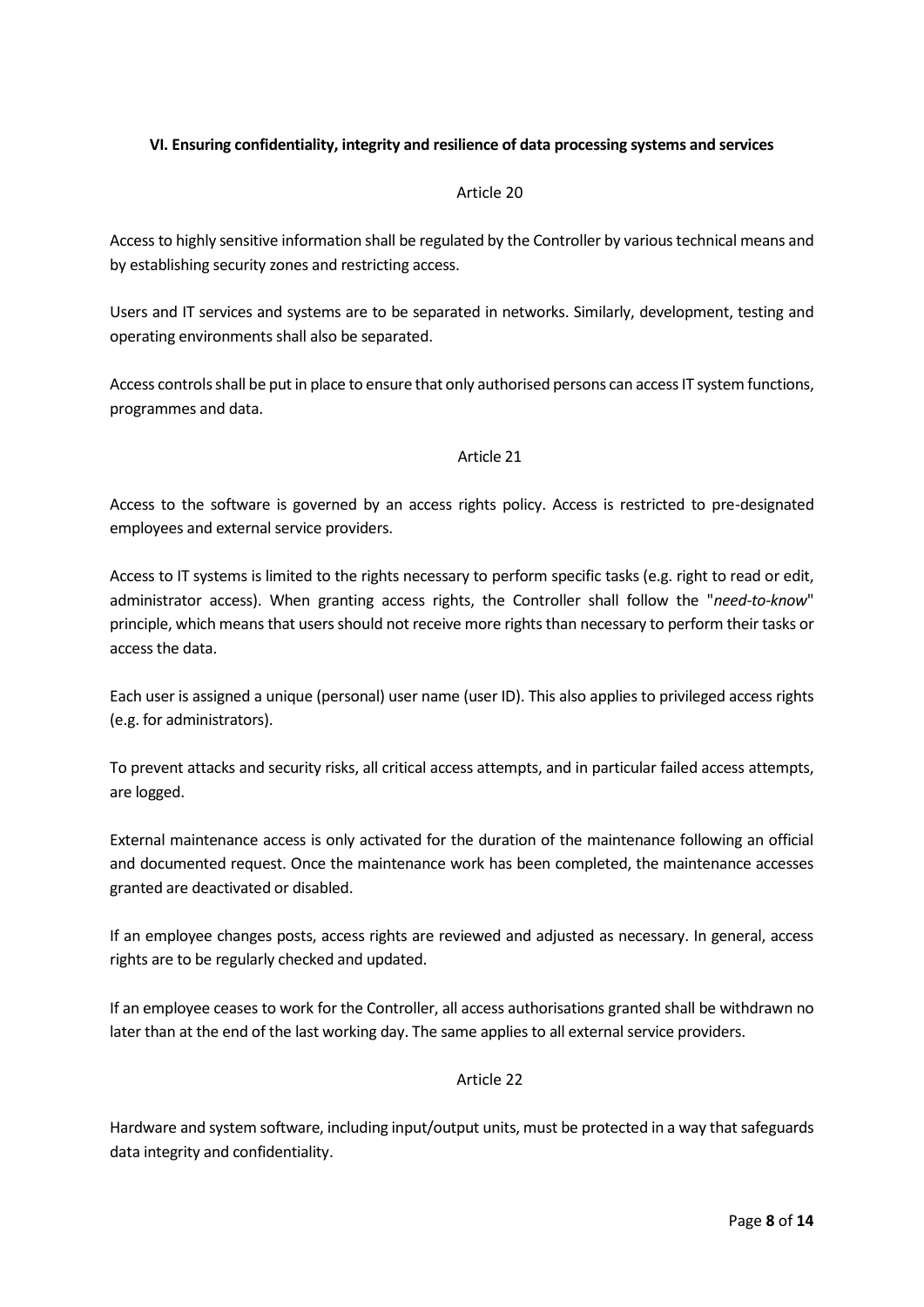All personal computers allowing access to personal data are protected by a username and password.

Software installed on the computer that allows access to personal data is protected by a username and password.

The arrangements for storing and modifying passwords are determined by the authorized person.

# Article 23

All passwords and procedures used to enter and administer a network of personal computers (control passwords), administer e-mails and administer application programmes shall be kept in sealed envelopes and protected from being accessed by unauthorised persons. They are to be used only in exceptional circumstances or emergencies.

Any use of the content of these sealed envelopes shall be documented. After each such use, new passwords are to be set up.

## Article 24

Maintenance, repair, modification and additions to the system and application software may only be carried out with the approval of the CEO or a representative (administrator) duly authorized by the CEO, and performed exclusively by authorised computer service providers, organisations and individuals who have concluded relevant contracts with the Controller. Contractors must document any changes and additions to the system and application software.

Employees are prohibited from installing software without the knowledge of the person responsible for the operation of the computer IT system. Similarly, they are prohibited from removing software from the premises without the authorisation of the head of the organisational unit and the knowledge of the person responsible for the operation of the computer IT system.

# Article 25

The content on network servers and local workstations storing personal data are checked for the presence of computer viruses on an ongoing basis.

All workstations, laptops and other equipment must be equipped with an activated and up-to-date antivirus protection. All computers on the workstation must be equipped with a combination of a local firewall and a local system for intrusion detection and prevention. All laptops and other equipment must be equipped with a local firewall.

When a computer virus is detected, it is eliminated with as soon as possible by the relevant specialized department, at the same time identifying how the computer IT system was infected.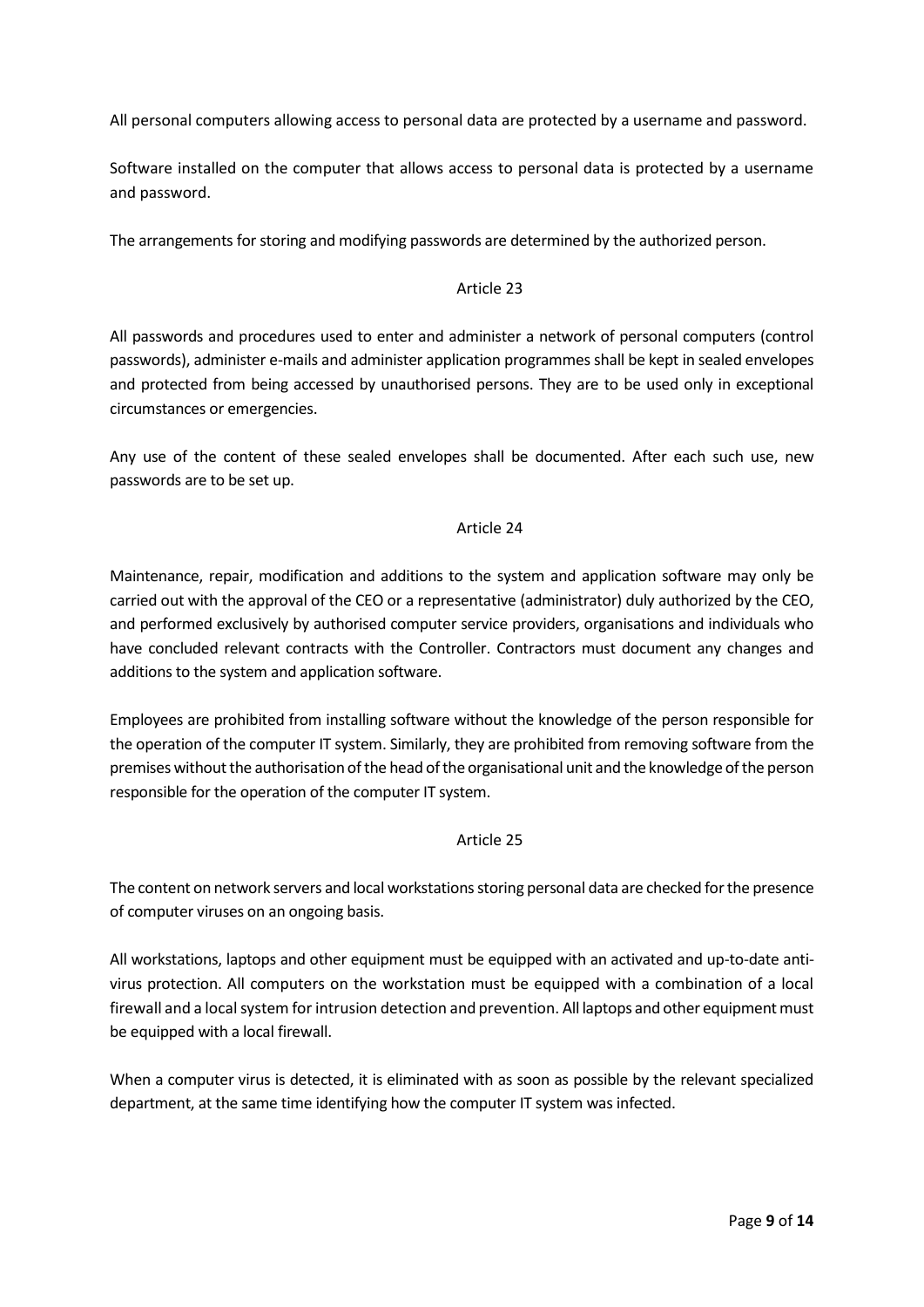All personal data and software intended to be used in a computer IT system that the Controller receives on carriers for transmitting computer data or through telecommunication channels must be checked for the presence of computer viruses before use.

# Article 26

If the user or administrator leaves the workstation or does not make any entries, a password-protected screen lock must be activated automatically after a certain time limit.

On systems where this is technically possible, the user is automatically logged off if no entries have been made within a certain time limit.

For laptops, appropriate hard disk encryption is used. Connection control can also be used to restrict or disable the use of external devices on clients.

Business information is generally stored locally on workstation computers or laptops only as long as necessary and is stored on centrally managed systems designed for this purpose.

# Article 27

Office communication devices such as printers, copiers, fax machines, etc. must likewise be protected against unauthorised access and manipulation.

Controller must also take appropriate IT security measures in the case of remote access.

# **VII. Ensuring data availability in the event of a physical or technical incident**

# Article 28

All data operations are logged in the system log files. Logging must be carried out by an administrator in accordance with the requirements and capabilities of the operating systems and applications.

The audit trail must make it possible to establish when and by whom individual personal data have been entered into the database, used or otherwise processed or altered. All events must be timestamped.

## Article 29

Personal data is only disclosed to users who provide the relevant legal basis or written request or consent of the data subject.

For each transmission of personal data, the person entitled must submit a written application clearly indicating the legal basis authorising the user to obtain the personal data or the application must be accompanied by a written request or consent from the data subject.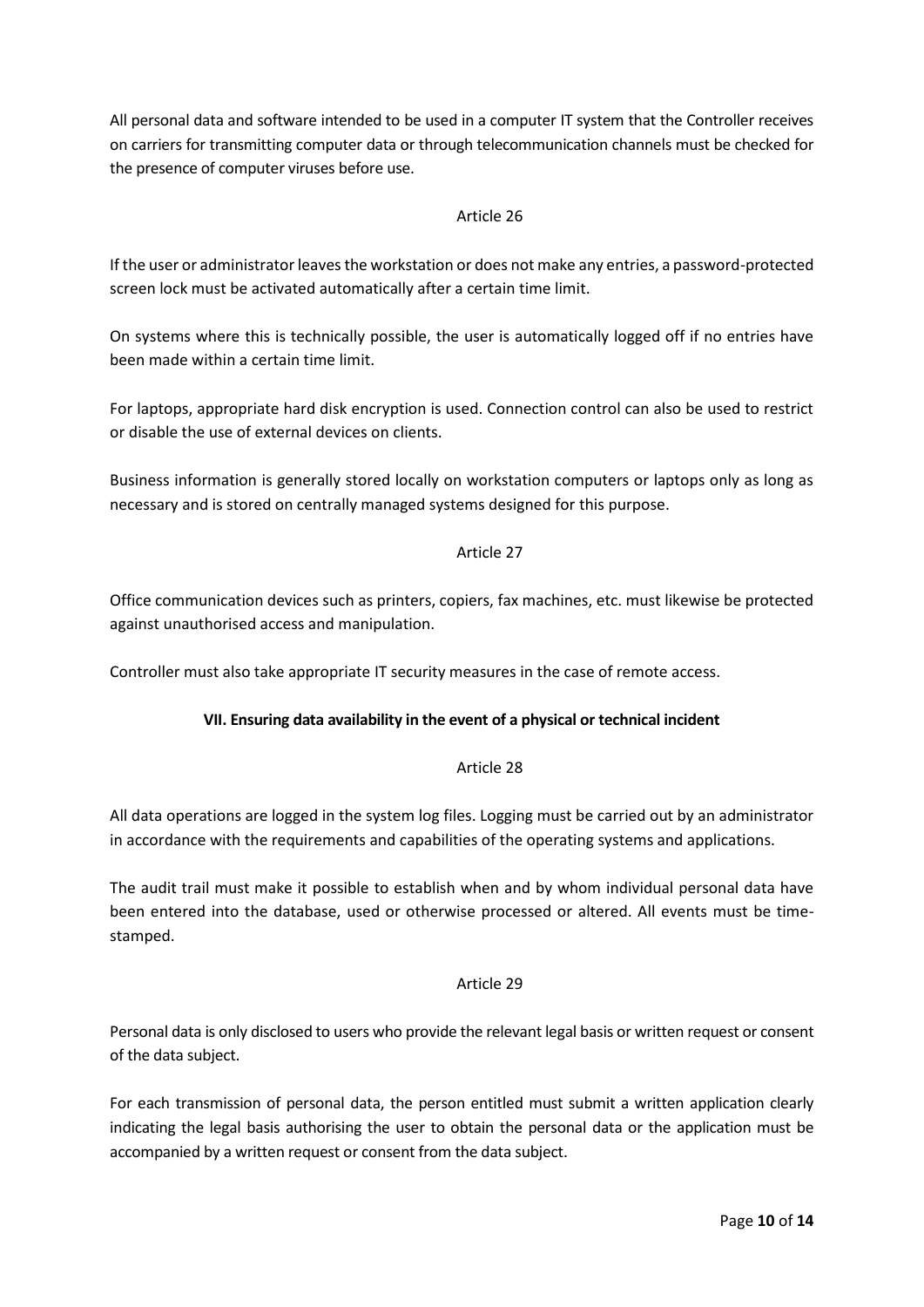Any disclosure of personal data is recorded in a record of disclosures showing which personal data have been disclosed, as well as where or to whom, when and on what basis. The traceability records of data transmissions shall be kept in chronological order.

Original documents are never transmitted, unless ordered so by a court in writing. During the absence, the original document must be replaced by a copy.

# Article 30

To restore the computer system in the event of failures and other exceptional circumstances, regular copies of the content on the network server and local workstations, if the data is located there, shall be made (i.e. data backup).

For data subject to a high availability requirement, a backup is made on a regular basis so that the system as a whole can be restored to operational readiness if one or more components fail.

## Article 31

In the event of a system failure, it must be ensured that no critical information is lost.

Backup data carriers must be stored in locations that meet the requirements of confidentiality, integrity and availability of the information concerned. This includes sufficient spatial distance between the backup data carriers and the source of data (e.g. storage in other premises).

It must be ensured that in an emergency, administrators have access to backup data carriers.

Time limits for storage and erasure of backup copies must be set.

# Article 32

Information is archived in accordance with legal, contractual and commercial requirements.

The storage period for information that is critical for the business and archival copies must be specified.

Archival data must be stored or kept in locations that meet the requirements of availability, integrity and confidentiality.

## **VIII. Regular testing, assessment and evaluation of measures**

## Article 33

The Controller undertakes to regularly test, assess and evaluate the effectiveness of technical and organisational measures for ensuring secure processing.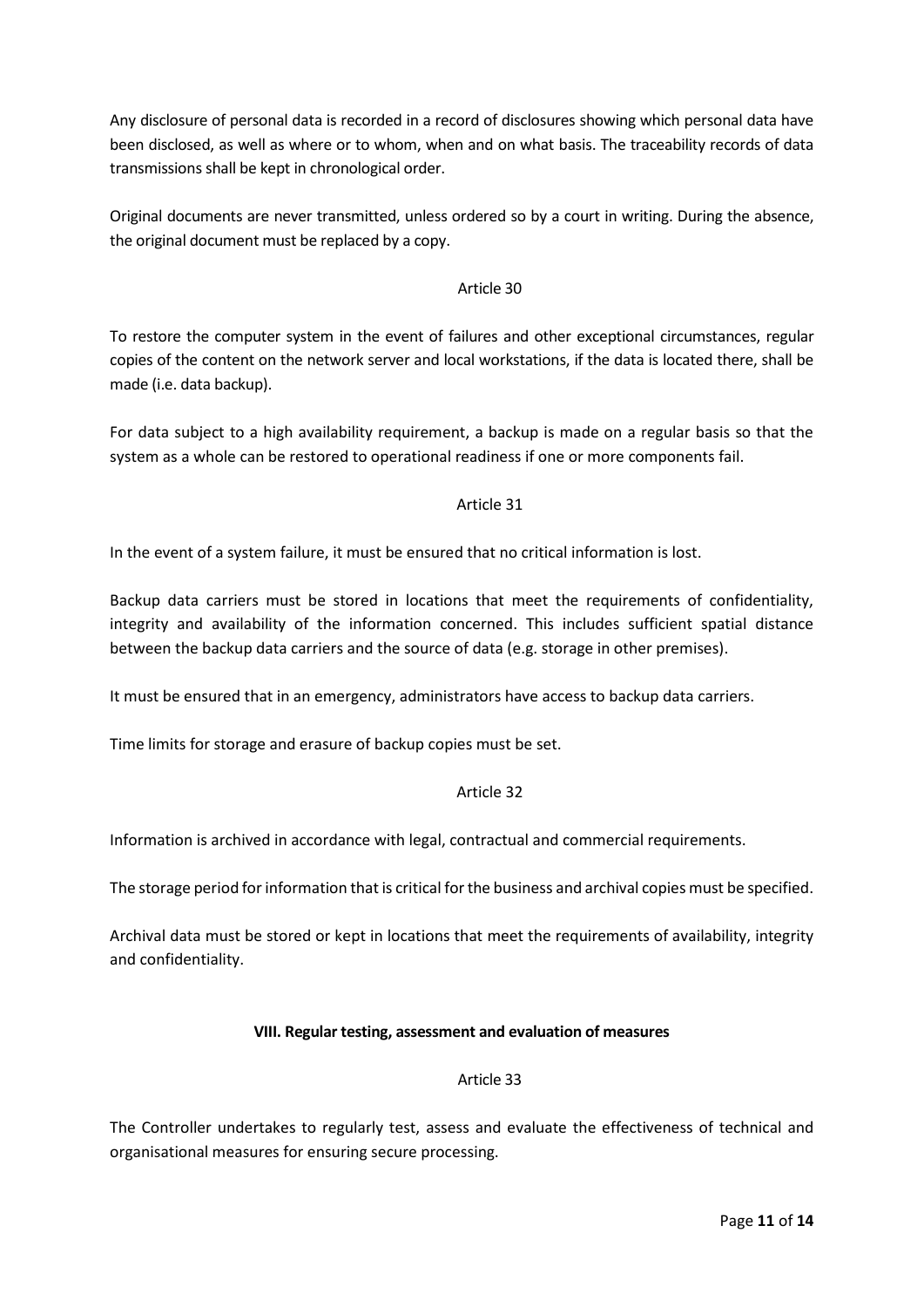To this end, the Controller shall check the lawfulness of the processing of personal data at least once a year. For the purpose of internal control, the Controller shall review the logs relating to the processing operations (log files) and consult the relevant information security experts.

## **IX. Data storage period and erasure**

## Article 34

The Controller shall ensure that the personal data storage period is limited to the shortest possible period. To this end, the Controller shall lay down time limits for the erasure of personal data in the list of records.

After the expiry of the storage period, personal data shall be erased or permanently destroyed or anonymised, unless otherwise provided by law or another act.

## Article 35

To erase data from computer media, a method that makes it impossible to restore all or part of the erased data shall be used. The erasure must be complete and irreversible. Inaddition to such data carriers, data in the "Deleted" or "Recycle Bin" folders or other appropriate folders/directories must also be erased so that the content can no longer be restored.

Data on traditional carriers (documents, files, registers, lists etc.) shall be destroyed in a manner that prevents all or part of the destroyed data from being read. Accompanying material (e.g. matrices, calculations and graphs, sketches, test or failed print-outs etc.) is destroyed in the same manner.

It is forbidden to dispose of waste data carriers containing personal data in the rubbish bins.

When personal data media are transported to the destruction site, it is necessary to ensure that they are adequately secured during transport.

# **X. Services provided by external legal or natural persons**

## Article 36

Controller may entrust individual data processing operations to an external legal or natural person (hereinafter referred to as: "Processor") providing sufficient guarantees to implement appropriate technical and organisational measures for the protection of personal data. A processor providing agreed services off the Controller's premises must have in place at least the same level of personal data protection as is provided for in this Policy.

In such cases, Controller and Processor shall conclude appropriate written contractual arrangements for the processing of personal data, setting out the rights and obligations of both parties. Such an agreement must lay down the conditions and measures to ensure that personal data are protected and secured, as well as the obligations of the Processor vis-à-vis the Controller. This also applies to processors who maintain hardware and software or build and install new hardware or software.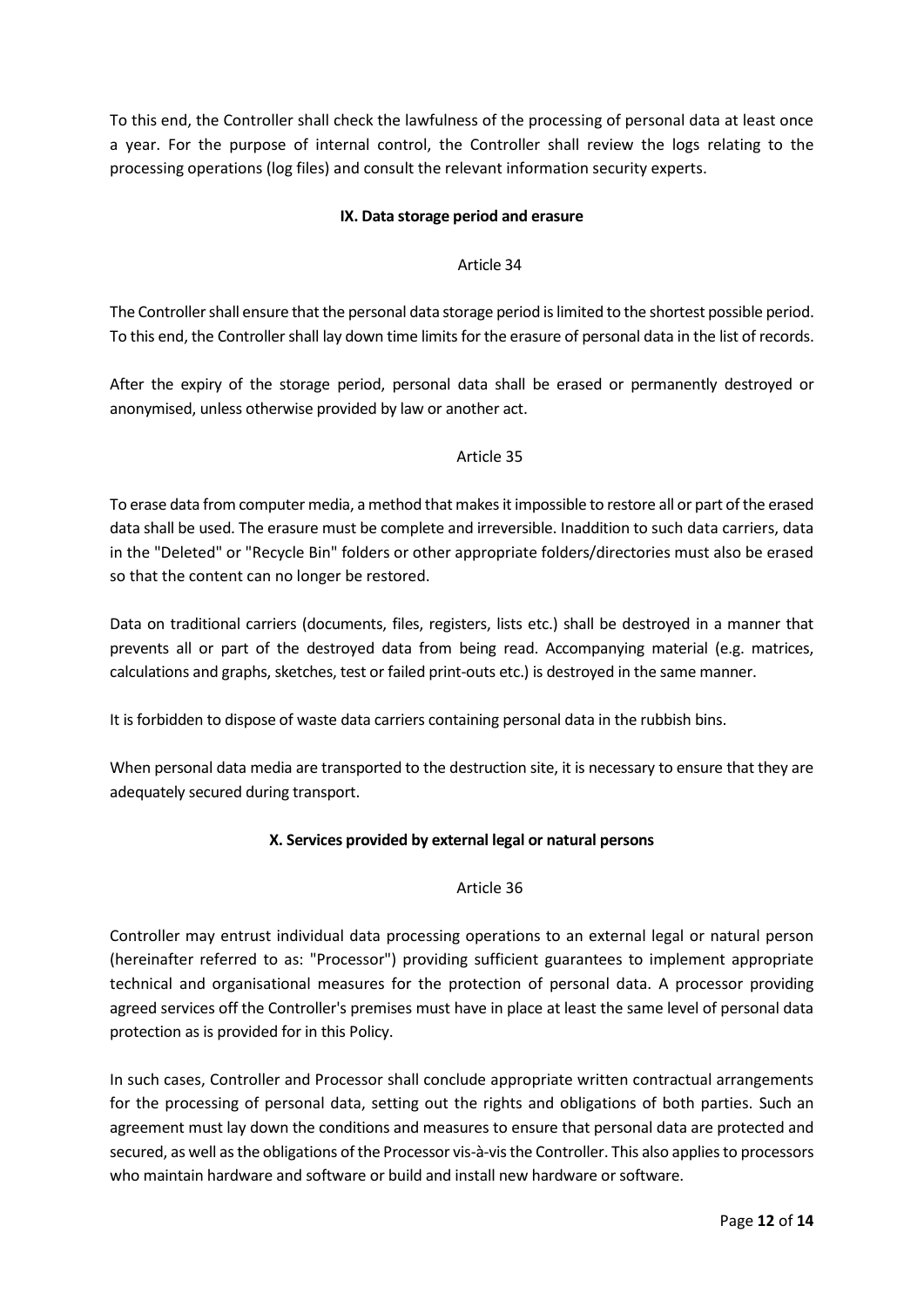Under such an agreement, the Processor may only carry out, on behalf and for the account of the Controller, the agreed tasks relating to the processing of the Controller's personal data. The Processor may not process the personal data or use them for any other purpose.

# **XI. Reporting security incidents**

## Article 37

The Controller shall ensure a consistent and effective system for handling security incidents, including documenting and reporting security incidents.

For this purpose, the Controller shall have in place an IT system capable of surveillance to detect events (e.g. firewall, intrusion detection, surveillance system). IT systems further enable the recording of all events relevant in terms of security or critical for the system. The person responsible for monitoring these records is the authorised person (administrator) of the IT system, who must report any incidents relevant to the security to the management of the Controller.

All employees are obliged to immediately inform the management of the Controller about any activity involving the discovery or unauthorised destruction of confidential data, malicious or unauthorised use, misuse, appropriation, inaccessibility, alteration or corruption of data, and to attempt to prevent such activities themselves.

Controller shall record any personal data breaches in a security incident log, indicating the facts related to the personal data breach, the impact of the personal data breach and the corrective measures taken.

Security incidents shall be entered in the security incident log in chronological order, regardless of the level and type of risk to the rights and freedoms of individuals. In particular, the Controller shall record breaches of data confidentiality (e.g. unauthorised data disclosure), breaches of data accessibility and breaches of data integrity (e.g. unauthorised data alteration).

# Article 38

If a personal data breach is likely to result in a risk to the rights and freedoms of natural persons, the Controller must notify the competent supervisory authority without undue delay and at the latest within 72 hours of becoming aware of the breach, in accordance with Article 33 of the General Data Protection Regulation.

When a personal data breach is likely to result in a high risk to the rights and freedoms of natural persons, the Controller shall, in accordance with Article 34 of the General Data Protection Regulation, also communicate the personal data breach to the data subjects without undue delay.